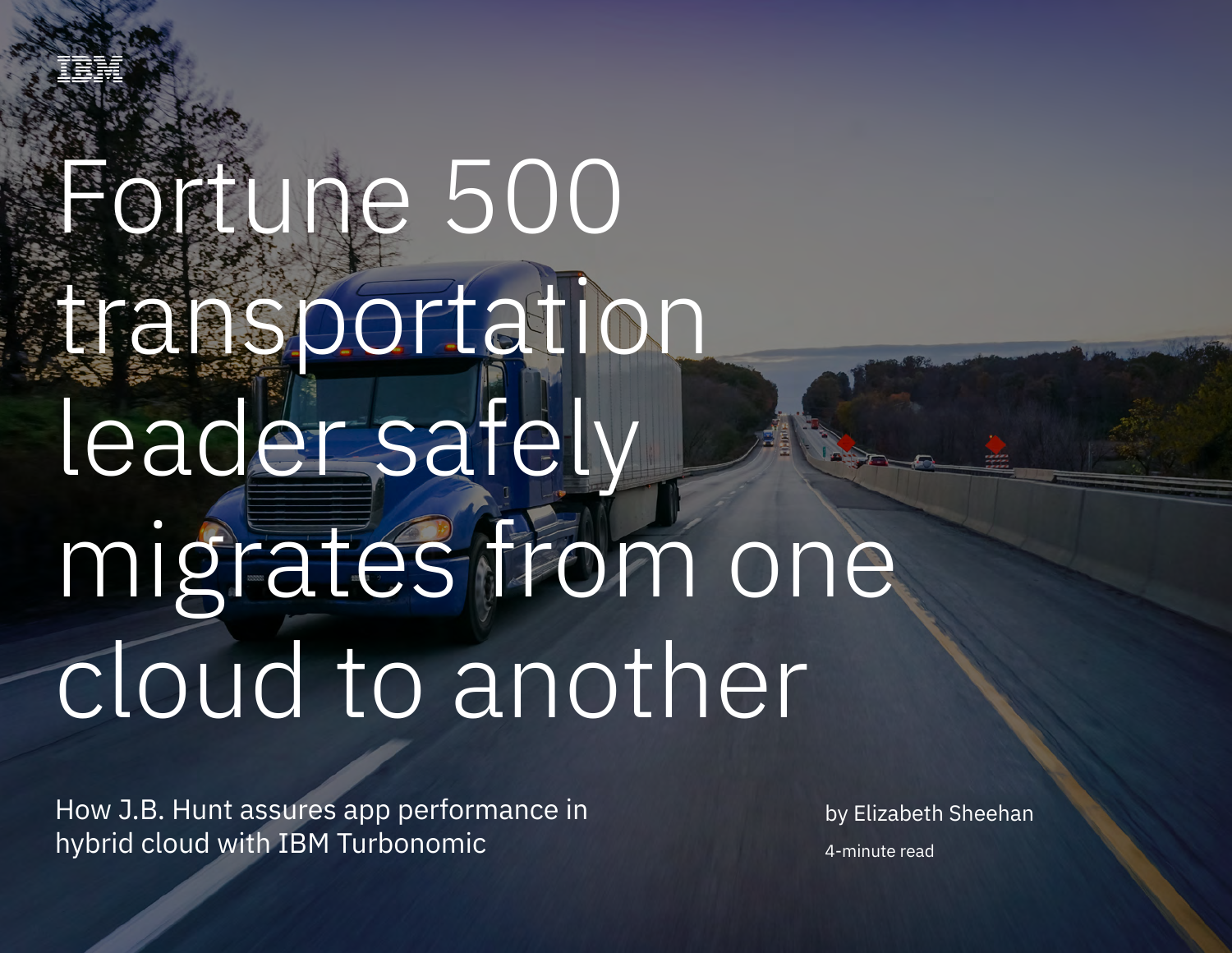n 2018, J. B. Hunt Transport, Inc's public cloud journey began when it migrated 25% of its on-premises workloads to Microsoft Azure. In 2019, the company decided to rearchitect its J.B. Hunt 360 platform, which included its Shipper 360 and Carrier 360 technologies, to improve usability and accelerate its time-The 2018<br>
Hunt T<br>
Inc's p<br>
cloud journ<br>
when it mig<br>
of its on-pre<br>
workloads<br>
Azure. In 2<br>
company d<br>
rearchitect<br>
360 platfor<br>
included its<br>
360 and Ca<br>
technologie<br>
improve us<br>
accelerate<br>
to-market.

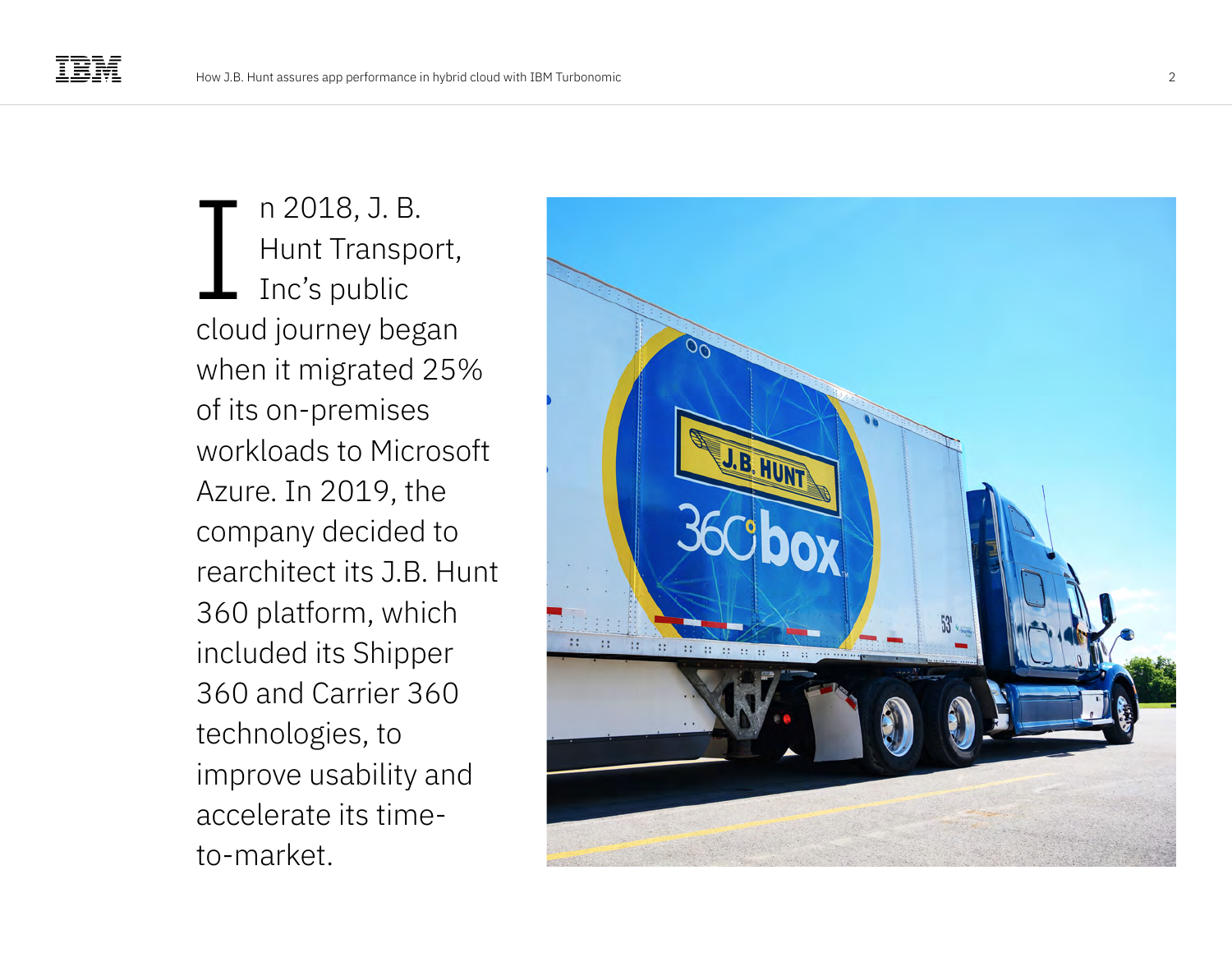As this transition got underway, it soon became clear that J.B. Hunt needed a holistic view of its environment so it could ensure that its workloads were sized correctly as its environment grew increasingly complex. Overprovisioning and manual intervention were not long-term options. This is when Robert Auten, Senior Expert Software Engineer, Cloud Operations at J.B. Hunt and his team turned to the [IBM® Turbonomic®](https://www.ibm.com/cloud/turbonomic)  [Application Resource Management](https://www.ibm.com/cloud/turbonomic)  (ARM) solution.

Over the course of 12 months executed

Freed up

2,000

resizing actions

650

hours in 1 year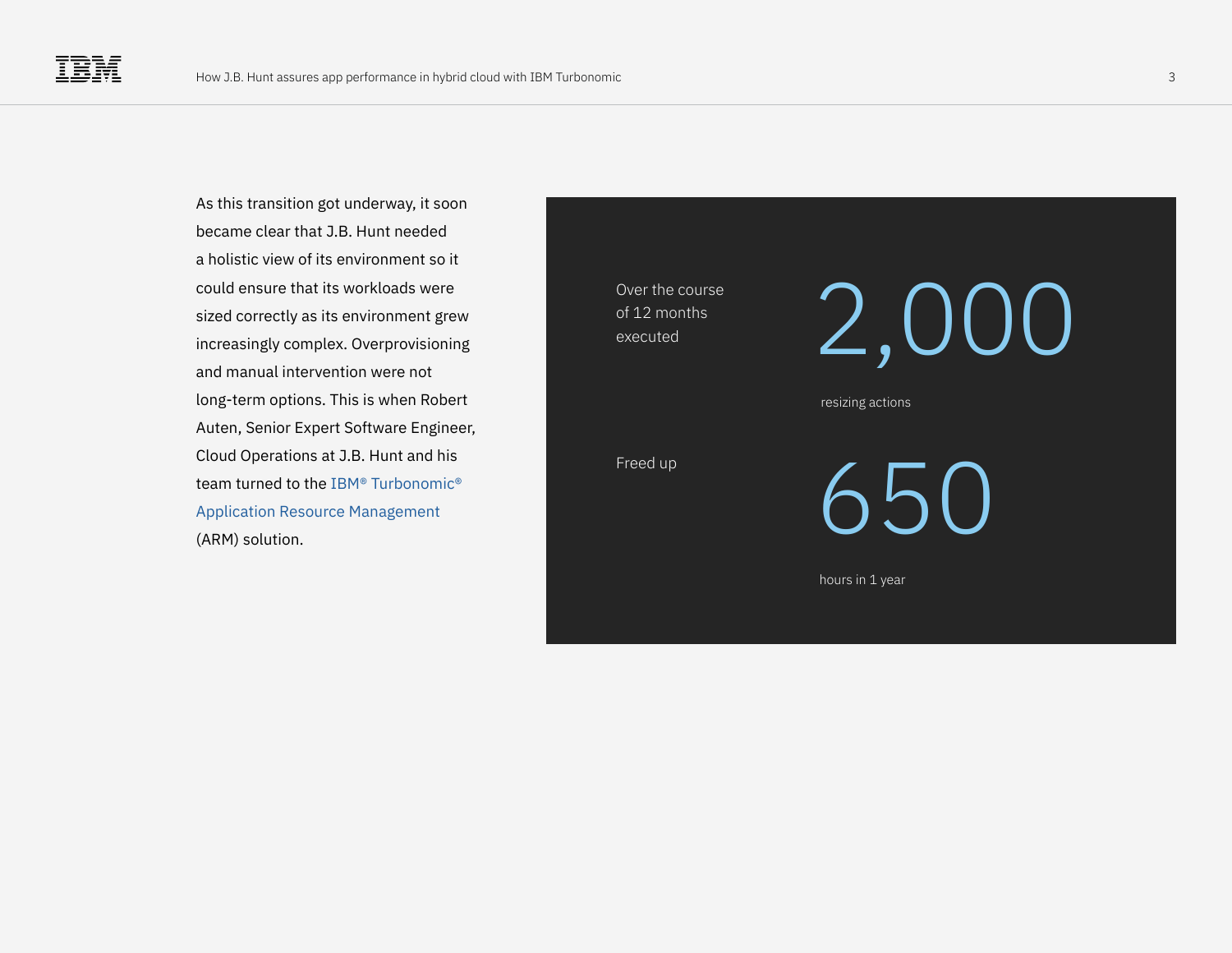## Full-Stack Visibility and AI-powered Resourcing Decisions

Two key aspects of Turbonomic ARM are the AI-powered resourcing recommendations and automated actions. For their on-premises environment, which consists of VMware and Microsoft Hyper V, Auten and his team are automating all non-disruptive actions 24x7 and are scaling nonproduction actions during a nightly maintenance window. Over the course of 12 months, Turbonomic executed nearly 2,000 resizing actions which assuming manual intervention requires 20 minutes per action — freed up over 650 hours of the team's time to focus on strategic initiatives. Turbonomic has also supported the team in their planning process for their on-



premises environment and has given them tangible evidence to present to upper management when new hosts need to be purchased. Additionally, it has helped the team ensure there

is an audit trail as changes are implemented across their environment: Turbonomic calls J.B. Hunt's IT Service Management (ITSM) webhook to create change records for all scaling actions.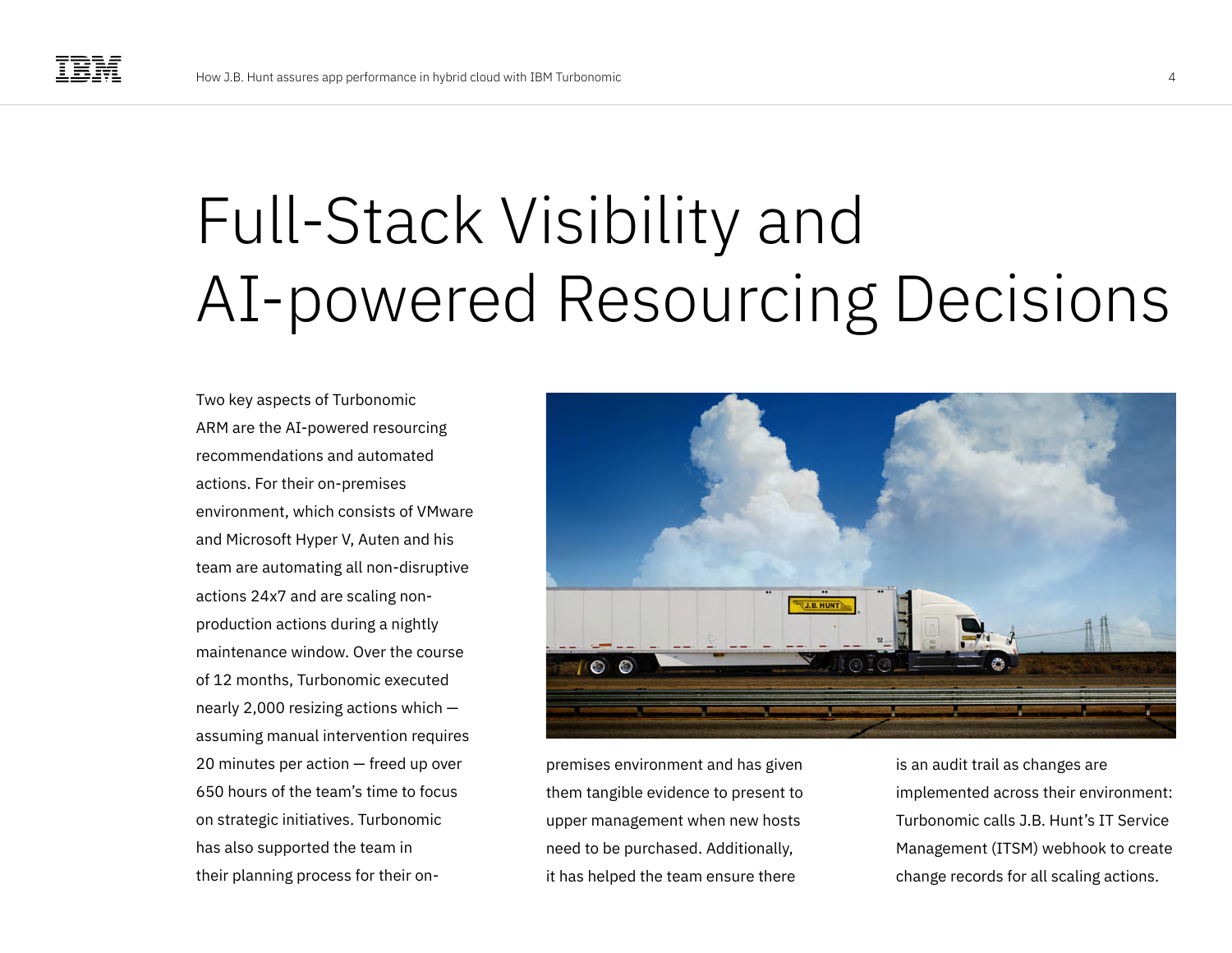In their Azure environment, the team has been using a combination of recommendations and automated actions to manage their resources. In their lab and test environment, they rely on automated actions but in their production environment, they follow a governance process whereby they share Turbonomic recommendations across the broader team before executing. Once the team signs off on that action, Cloud Operations will move those resources into the group that has a policy to automatically execute on that action in the future.

Turbonomic has also helped Auten's team improve collaboration with application owners. It has empowered them to identify opportunities to reduce waste in their container environment by rearchitecting their applications. According to Auten, to assure performance of their containerized applications, the team sets CPU and memory limits based

on what's required for startup, not what is required afterward. While this ensures those applications have the resources they need during startup, it also creates waste in their environment since they don't require this same volume of resources to run after startup. Turbonomic identifies this discrepancy and gives them clear evidence for cases where it would be best to rearchitect their application in order to utilize more resources within their container environment.

When we implemented the Google Cloud integration following "the first General Availability (GA) release, Turbonomic discovered everything correctly and gave us the correct recommendations right away. We executed on some of the recommendations, and it worked really well."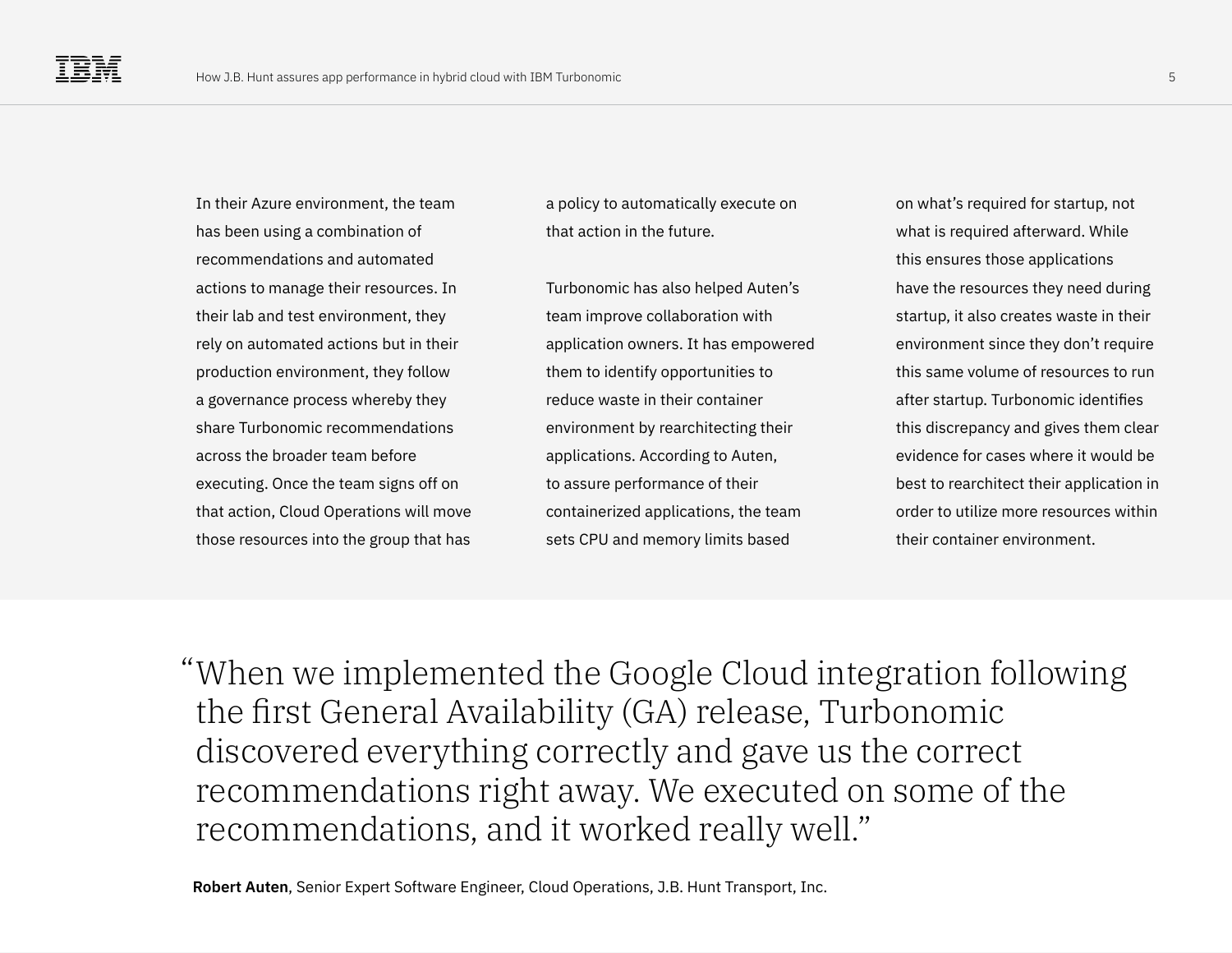### Delivering ongoing optimization across hybrid cloud

At the start of 2021, J.B. Hunt leadership entered a strategic alliance with Google Cloud and tasked the team with migrating the bulk of their compute environment — which included 1,000 virtual machines, 90 Kubernetes clusters, 915 Kubernetes nodes, 27,000 pods and 500 databases from Azure to Google Cloud. The team estimated the project would take six months. They were given six weeks to complete it. Due to their architecture, tools, and talent, they reduced a six to nine month project plan down to six weeks of execution. Because they already trusted Turbonomic to optimize their Azure environment, the team was confident their workloads were



correctly sized before the migration. Prior to the start of the migration, they knew the sizing they would need in Google Cloud. In the end, they executed the shift in only 35 business days with zero down-time.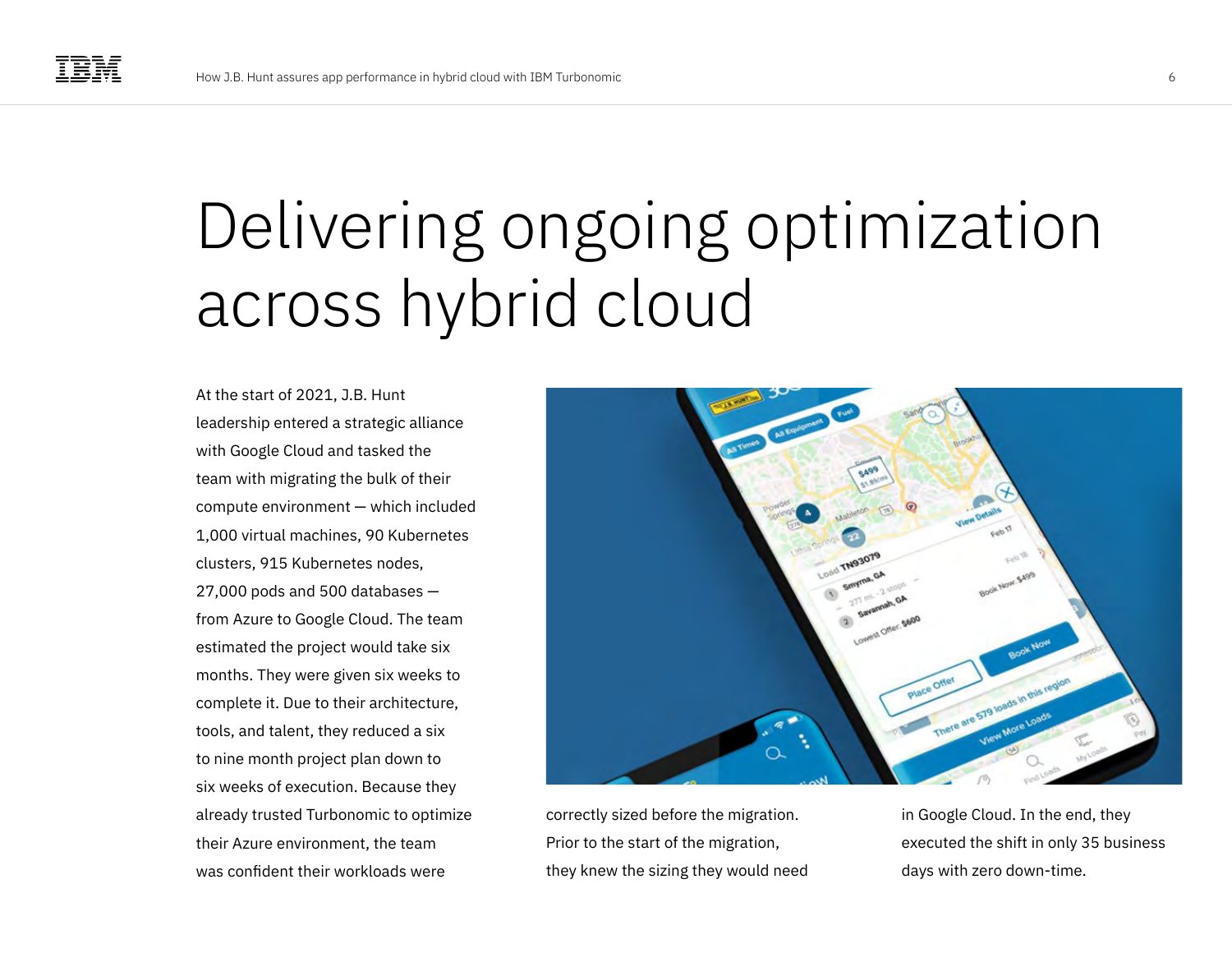The team is already off to a strong start in their Google Cloud journey, but the migration phase is just the beginning. The team will continue to optimize their environment to reduce waste and assure the performance of their applications. An important aspect in this ongoing optimization process will be their ability to prevent resourcing issues before they occur. That's where Turbonomic's Google Cloud integration will help.

As early users of Turbonomic's Google Cloud integration, Auten and his team have started by targeting their non-production environment within Google Cloud. Their plan is to deploy Turbonomic across their production environment, so they can track utilization and savings resulting from Turbonomic's AI-powered resourcing recommendations and actions.

When we implemented the "Google Cloud integration following the first General Availability (GA) release, Turbonomic discovered everything correctly and gave us the correct recommendations right away. We executed on some of the recommendations, and it worked really well."

**Robert Auten**, Senior Expert Software Engineer, Cloud Operations, J.B. Hunt Transport, Inc.